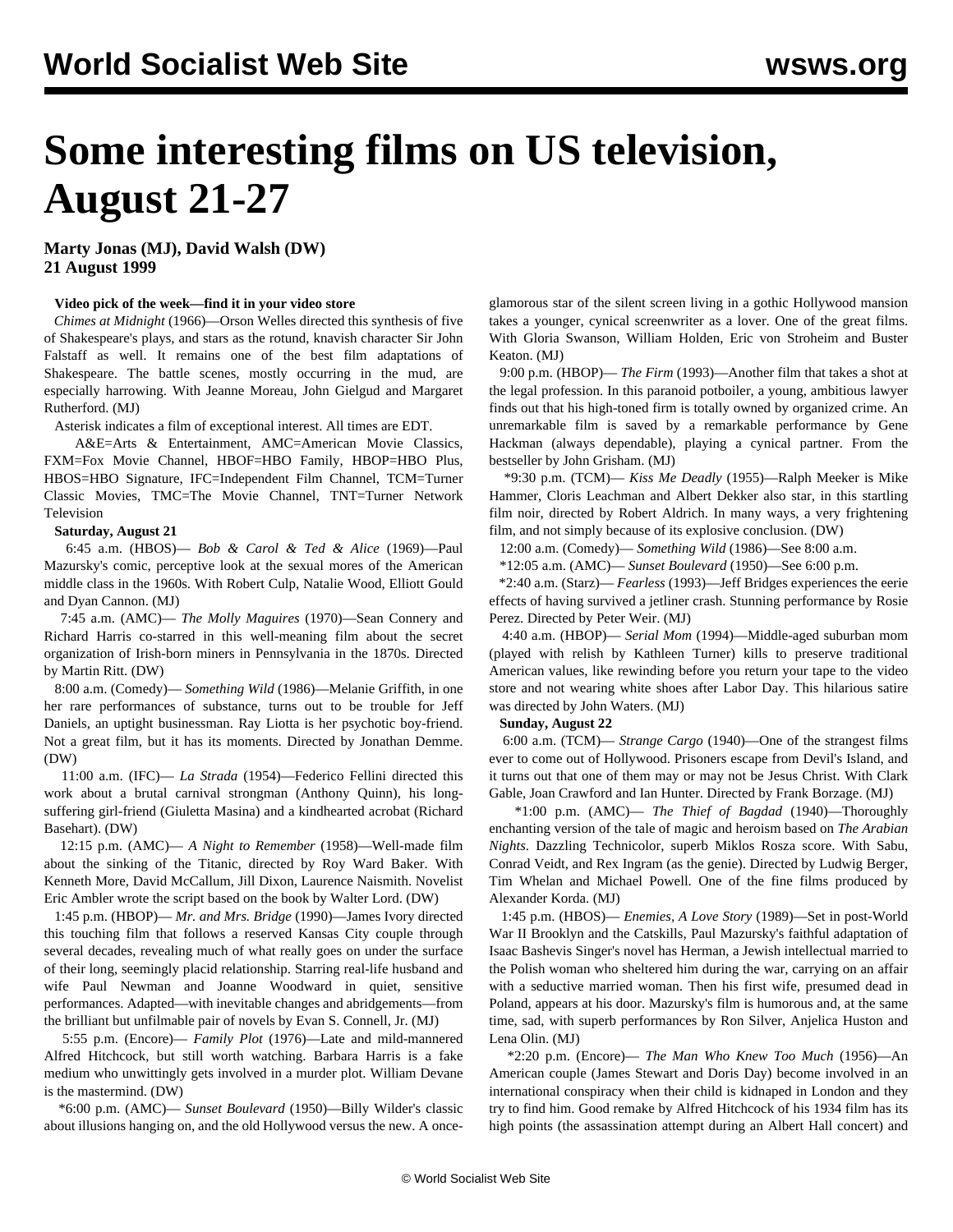its low points (Ms. Day singing "Que Sera, Sera"). (MJ)

 3:15 p.m. (TMC)— *Young Frankenstein* (1974)—One of Mel Brooks's funnier and more successful parodies, this time of the classic horror film by James Whale. Particularly effective because it uses many of the original sets. With Peter Boyle (as the monster) and Gene Wilder (as Dr. Frankenstein). (MJ)

 3:45 p.m. (Cinemax)— *Gattaca* (1997)—In this future capitalist society, your place in the productive process is determined by your genetic makeup—which is mapped at birth and stays with you as your main ID for life. One man rebels against the system. Andrew Niccol wrote and directed this intelligent film, highly derivative of the fiction of Philip K. Dick. (MJ)

 4:15 p.m. (HBOS)— *The Sun Also Rises* (1957)—Star-filled adaptation of the Hemingway novel. Glossy and inadequate. Directed by Henry King. (MJ)

 \*5:30 p.m. (Cinemax)— *Rosemary's Baby* (1968)—John Cassavetes is excellent as ambitious actor who involves himself in diabolical activities to advance his career. Mia Farrow is his unsuspecting wife. Roman Polanski wrote the screenplay, based on the Ira Levin potboiler, and directed. (DW)

 5:30 p.m. (FX)— *Wall Street* (1987)—Oliver Stone directed this film about Wall Street sharks and their comeuppance with his usual subtlety and restraint. With Charlie Sheen, Martin Sheen and Michael Douglas. (DW)

 \*6:00 p.m. (TCM)— *On the Town* (1949)—Memorable MGM musical—three sailors with 24 hours' leave in New York City. Based on the show by Betty Comden-Adolph Green-Leonard Bernstein, with Gene Kelly, Frank Sinatra, Vera-Ellen and Betty Garrett. Directed by Stanley Donen and Kelly. (DW)

 8:00 p.m. (TCM)— *The Party* (1968)—Peter Sellers is an Indian actor attending a fashionable Hollywood party in this uneven film by Blake Edwards. With Claudine Longet. (DW)

 9:30 p.m. (Encore)— *Empire of the Sun* (1987)—Steven Spielberg directed this version of the J.G. Ballard autobiographical novel about a young British boy during World War II stranded in China. With Christian Bale, John Malkovich, Miranda Richardson. Tom Stoppard wrote the script. (DW)

 10:00 p.m. (Cinemax)— *The Devil's Advocate* (1997)—Satan (portrayed in an over-the-top performance by Al Pacino) runs a white-shoe law firm in New York City. Keanu Reeves, as an ambitious young lawyer, makes a Faustian bargain and suffers for it. A very funny horror film that trades on the public's distrust of the legal profession. (MJ)

 10:45 p.m. (HBOP)— *The Cotton Club* (1984)—Richard Gere stars in Francis Coppola's sometimes successful attempt to capture the music and gangster violence of Harlem in the 1930s. The production was riddled with problems and the often-rewritten screenplay is by novelists William Kennedy and Mario Puzo. (MJ)

10:45 p.m. (HBOS)— *Enemies, A Love Story* (1989)—See 1:45 p.m.

 12:10 a.m. (Encore)— *Frenzy* (1972)—An innocent man is accused of being the "necktie murderer" in London. Suspenseful film by Alfred Hitchcock has great menace and wonderful moments, but is marred by some cheap effects. With Jon Finch and Barry Foster. (MJ)

#### **Monday, August 23**

 6:45 a.m. (HBOS)— *Bob & Carol & Ted & Alice* (1969)—see Saturday at 6:45 a.m.

 8:00 a.m. (TCM)— *Words and Music* (1948)—Colorful, upbeat, less-thantrue "biography" of the great Broadway musical team of Richard Rodgers (Tom Drake) and Lorenz Hart (Mickey Rooney). From the Golden Age of the MGM Musical. Helped by exuberant acting by Drake and Rooney, and by great musical performances by Gene Kelly, Judy Garland and Lena Horne. Directed by Norman Taurog. (MJ)

9:20 a.m. (Encore)— *Ishtar* (1987)—One of the most famous failures in

recent Hollywood history, Elaine May directed this \$40 million picture, which stars Warren Beatty and Dustin Hoffman. Interesting as an historical curiosity. (DW)

 \*10:00 a.m. (AMC)— *Monsieur Verdoux* (1947)—Chaplin plays a Parisian Bluebeard who murders women for their money. His famous courtroom speech, in which he describes himself as a small fry among mass murderers, did not endear him with US authorities. With the unlikely Martha Raye. (DW)

 11:00 a.m. (HBOS)— *The Firm* (1993)—Another film that takes a shot at the legal profession. In this paranoid potboiler, a young, ambitious lawyer finds out that his high-toned firm is totally owned by organized crime. An unremarkable film is saved by a remarkable performance by Gene Hackman (always dependable), playing a cynical partner. From the bestseller by John Grisham. (MJ)

 11:00 a.m. (TNT)— *For a Few Dollars More* (1966)—The sequel to *A Fistful of Dollars*. One of the more memorable "spaghetti Westerns"; with Clint Eastwood, Lee Van Cleef and Gian Maria Volonte, directed by Sergio Leone. (DW)

 11:10 a.m. (Encore)— *The Trouble with Harry* (1955)—Fair black comedy by Alfred Hitchcock about a dead body (Harry's) that keeps turning up in differents spots in a New England village. With Shirley MacLaine, Edmund Gwenn and John Forsythe. (MJ)

 12:00 p.m. (TCM)— *Inherit the Wind* (1960)—A film version of the Jerome Lawrence-Robert E. Lee play based on the the Scopes trial, the 1925 case of a Southern schoolteacher charged with teaching evolutionary theory. Spencer Tracy, Fredric March and Gene Kelly starred. Stanley Kramer, with his customary earnestness, directed. (DW)

 \*2:30 p.m. (HBO)— *The Purple Rose of Cairo* (1985)—Woody Allen combines Keaton's *Sherlock Jr.* and Fellini's *The White Sheik* to come up with a satisfying tale about a drab housewife (Mia Farrow) romanced by a character (Jeff Daniels) who literally steps out of the movie screen. (MJ)

 4:00 p.m. (TCM)— *The Pirate* (1948)—One of Vincente Minnelli's classic MGM musicals, with his wife, Judy Garland. Gene Kelly is a circus clown she mistakes for a pirate. Cole Porter wrote the songs. (DW)

 6:00 p.m. (TCM)— *Pride and Prejudice* (1940)—Hollywood's version of the Jane Austen classic about five sisters in early 19th century England. Laurence Olivier is the standout as the proud Darcy; Greer Garson plays the 'prejudiced' Elizabeth Bennett. Robert Z. Leonard directed; Aldous Huxley helped write the screenplay. (DW)

6:10 p.m. (Encore)— *Ishtar* (1987)—See Monday at 9:20 a.m.

 \*8:30 p.m. (AMC)— *Laura* (1944)—A murder mystery about a woman believed to be dead who suddenly makes an appearance. Otto Preminger directed an extraordinary cast, including Gene Tierney, Dana Andrews, Vincent Price and Clifton Webb. (DW)

 9:00 p.m. (HBOS)— *Bob & Carol & Ted & Alice* (1969)—See Saturday at 6:45 a.m.

 11:50 p.m. (Encore)— *Everyone Says I Love You* (1996)—Woody Allen at his most romantic and artificial. In this, Allen's only musical, people break into song (not unnaturally) and seem to have a genuinely good time, in a cliquish kind of way. The locales are Venice, Paris, and (of course) the Upper West Side of Manhattan, and very quickly the upper-crust, smug liberal values of the jet set characters become insufferable. With Edward Norton, Goldie Hawn and Alan Alda. (MJ)

 12:30 a.m. (AMC)— *Captain Horatio Hornblower* (1951)—Raoul Walsh directed this sea epic set in the Napoleonic wars, based on the C.S. Forester novels, in his vivid, muscular style. Some remarkable sequences. The normally dull Gregory Peck is well-cast as Hornblower. (DW)

 2:30 a.m. (TCM)— *The Awful Truth* (1937)—Classic screwball comedy. Cary Grant and Irene Dunne divorce, and plan to re-wed. Each does his or her best to interfere in the other's life. Ralph Bellamy is memorable as Dunne's would-be Oklahoman of a husband. Perhaps Leo McCarey's best film. (DW)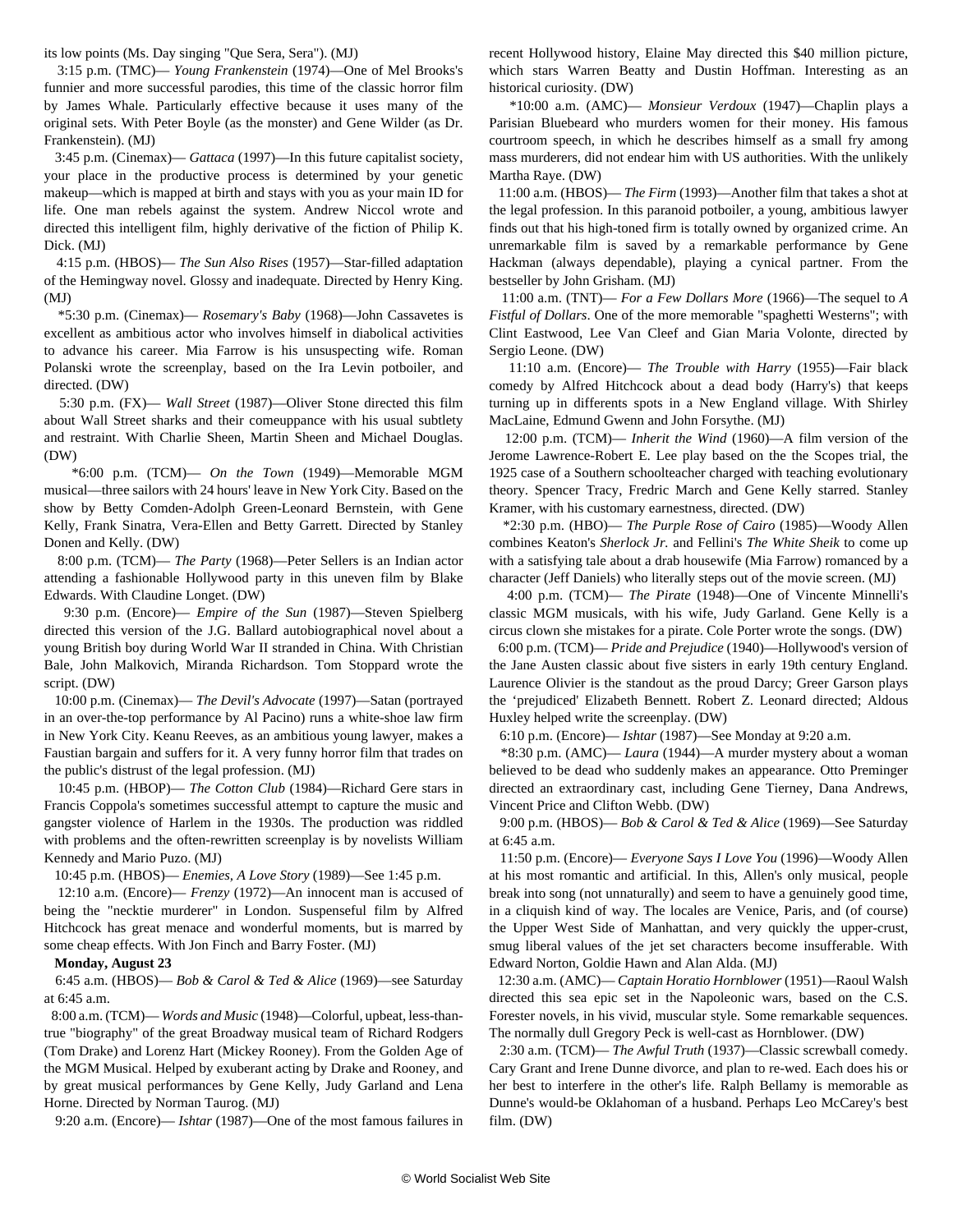\*3:00 a.m. (AMC)— *Laura* (1944)—See 8:30 p.m.

 3:55 a.m. (HBOS)— *Local Hero* (1983)—Peter Riegert is an American oil company agent commissioned to buy up a Scottish village whose land is needed for an oil refinery. Directed by Bill Forsyth; with Burt Lancaster, Fulton MacKay. (DW)

 \*4:15 a.m. (IFC)— *The Baron of Arizona* (1950)—In the great Samuel Fuller's intense film, a swindler tries to use forged land grant documents to grab the entire Arizona Territory. With Vincent Price, Ellen Drew and Reed Hadley. (MJ)

#### **Tuesday, August 24**

 6:00 a.m. (HBOS)— *The Sun Also Rises* (1957)—See Sunday at 4:15 p.m.

 \*6:00 a.m. (TCM)— *Little Caesar* (1930)—Mervyn LeRoy directed Edward G. Robinson as a smalltime hood who rises to the top of the crime world. From the novel by W.R. Burnett. (DW)

 7:50 a.m. (Encore)— *The Apprenticeship of Duddy Kravitz* (1974)—Richard Dreyfuss, in an early role, plays a canny, upwardly striving young man in the Jewish section of Montreal. Ted Kotcheff directed, and Mordecai Richler wrote the screenplay from his own novel. (MJ)

9:00 a.m. (Cinemax)— *Ishtar* (1987)—See Monday at 9:20 a.m.

 10:00 a.m. (FXM)— *The Hustler* (1961)—Basically a boxing film, but set among serious pool sharks. Robert Rossen's movie is beautifully shot and capably acted, but the dialogue is full of stagey, pseudo-profound, high-proletarian language. With Paul Newman, Piper Laurie, George C. Scott and Jackie Gleason. (MJ)

 \*10:15 a.m. (IFC)— *The Baron of Arizona* (1950)—See Monday at 4:15 a.m.

 \*10:30 a.m. (AMC)— *Modern Times* (1936)—Chaplin on the machine age. Consistently funny and perceptive, with Paulette Goddard. Chaplin's last silent film. (DW)

 12:00 p.m. (TCM)— *Angels with Dirty Faces* (1938)—Michael Curtiz directed this story of gangsters and slum kids. James Cagney is the gangster who pretends to be a coward on his way to the electric chair to scuttle his reputation with the kids. (DW)

 \*12:30 p.m. (HBOS)— *The Last Hurrah* (1958)—John Ford adapted this film about US big-city machine politics from the novel by Edwin O'Connor, which was based on the career of Boston's rogue mayor, James Curley. The great Spencer Tracy is perfect in the lead role, as Mayor Frank Skeffington. (MJ)

 \*2:00 p.m. (TCM)— *The Roaring Twenties* (1939)—James Cagney and Humphrey Bogart as rival crime bosses in this Raoul Walsh classic. Script is cliched, but action and finale are not. (DW)

 \*2:15 p.m. (Cinemax)— *Last Action Hero* (1993)—Arnold Schwarzenegger vehicle that proves to be a delight. A boy goes to a movie theater and meets his idol—an action hero—who steps out of the screen and takes him back in. A good action film that spoofs the genre and plays with the tension between movies and reality. It also includes hilarious send-ups of Olivier's *Hamlet* and Bergman's *The Seventh Seal*. Directed by John McTiernan. (MJ)

 2:30 p.m. (HBOS)— *Days of Wine and Roses* (1962)—Blake Edwards's somber film about alcoholic Jack Lemmon who drags Lee Remick into his orbit. (DW)

 4:00 p.m. (AMC)— *Land of the Pharaohs* (1955)—Howard Hawks's historical epic is full of the typical Hollywood hokum, but the scenes of the building of the pyramids are truly impressive. William Faulkner helped write the screenplay. With Jack Hawkins and Joan Collins. (MJ)

 \*4:00 p.m. (FXM)— *The Gang's All Here* (1943)—Delightful Busby Berkeley film, with the usual lush and intricate musical sequences, but this time in rich Technicolor. Watch for the not-so-subliminal chorus line of bananas in Carmen Miranda's "The Lady in the Tutti-Frutti Hat" number. (MJ)

What P6700 Glory p.m. (1952)—Minor Colon which he transformed from its pacifistic silent original (1926, directed by Raoul Walsh), into a nostalgic celebration of military camaraderie. With James Cagney, Corinne Calvet and Dan Dailey. (DW)

 6:30 p.m. (TCM)— *The Public Enemy* (1931)—James Cagney as a Prohibition gangster in William Wellman's crude, but energetic film. Mae Clarke gets a grapefruit pushed in her face in a famous scene. (DW)

 7:25 p.m. (TMC)— *Modern Romance* (1981)—Occasionally amusing film, directed by and starring Albert Brooks as a neurotic film editor obsessed with Kathryn Harrold. (DW)

 8:00 p.m. (Comedy)— *Something Wild* (1986)—See Saturday at 8:00 a.m.

 9:00 p.m. (HBOS)— *The Sun Also Rises* (1957)—See Sunday at 4:15 p.m.

 10:00 p.m. (IFC)— *Crumb* (1994)—Remarkable portrait of family of cartoonist Robert Crumb. His two dysfunctional brothers prove to be considerably more interesting than he. Directed by Terry Zwigoff. (DW)

 1:25 a.m. (Encore)— *The Apprenticeship of Duddy Kravitz* (1974)—See 7:50 a.m.

2:15 a.m. (IFC)— *Crumb* (1994)—See 10:00 p.m.

**Wednesday, August 25**

 \*6:00 a.m. (FXM)— *The Gang's All Here* (1943)—See Tuesday at 4:00 p.m.

 \*7:05 a.m. (Encore)— *Shadow of a Doubt* (1943)—Teresa Wright is a young girl who comes to realize that her amiable uncle is the Merry Widow murderer, in this remarkable Alfred Hitchcock work. Playwright Thornton Wilder helped write the script. (DW)

 \*8:00 a.m. (TCM)— *Gold Diggers of 1933* (1933)—Busby Berkeley did the spectacular, mind-boggling dance numbers, connected by the usual thin and negligible plot. Highlights in this film—one of Berkeley's best—are "the Ballad of the Forgotten Man" and "We're in the Money" (sung partly in Pig Latin), both of which are sardonic comments on the great Depression. With Dick Powell, Ginger Rogers and Joan Blondell. Directed by Mervyn LeRoy. (MJ)

 \*9:45 a.m. (AMC)— *The Great Dictator* (1940)—Chaplin plays the twin role of a Jewish barber and Adenoid Hynkel of Tomania, in this extraordinary attack, which also manages to be very funny, on Hitler and Nazism. Jack Oakie is Benzino Napaloni of Bacteria. (DW)

 9:45 a.m. (IFC)— *Black Orpheus* (1958)—Much was made of this French-Brazilian film at the time, a version of the Orpheus-Euridice story, set in Rio during carnival. Romance between a street-car conductor and a country girl. Directed by Marcel Camus. (DW)

 10:00 a.m. (FXM)— *Julia* (1977)—Vanessa Redgrave won an Oscar for her performance as the anti-fascist Julia based on Lillian Hellman's autobiographical work, *Pentimento*. With Jane Fonda, Jason Robards; directed by Fred Zinnemann. (DW)

10:55 a.m. (Encore)— *Family Plot* (1976)—See Saturday at 5:55 p.m.

11:30 a.m. (HBOP)— *The Firm* (1993)—See Monday at 11:00 a.m.

 \*12:00 p.m. (AMC)— *The Man Who Shot Liberty Valance* (1962)—One of John Ford's best films. The story of a man who rises to fame because he shot a notorious outlaw, though the shooting was done by someone else, embodies Ford's philosophy of myth and the West. Starring Jimmy Stewart and John Wayne, in fine performances. (MJ)

 \*1:30 p.m. (TCM)— *Show Boat* (1936)—Paul Robeson is unforgettable singing "Old Man River" in James Whale's version of the Jerome Kern-Oscar Hammerstein II musical about riverboat entertainers. Helen Morgan is also memorable singing "Bill." With Irene Dunne, Allan Jones. (DW)

 2:00 p.m. (Cinemax)— *Contact* (1997)—An intelligent, refreshingly nonxenophobic film on the search for extraterrestrial intelligence. Jodie Foster plays the single-minded astrophysicist in this adaptation from the novel by the late Carl Sagan. Unfortunately, toward the end the film becomes mushy-minded and tries to make its peace with religion. (MJ)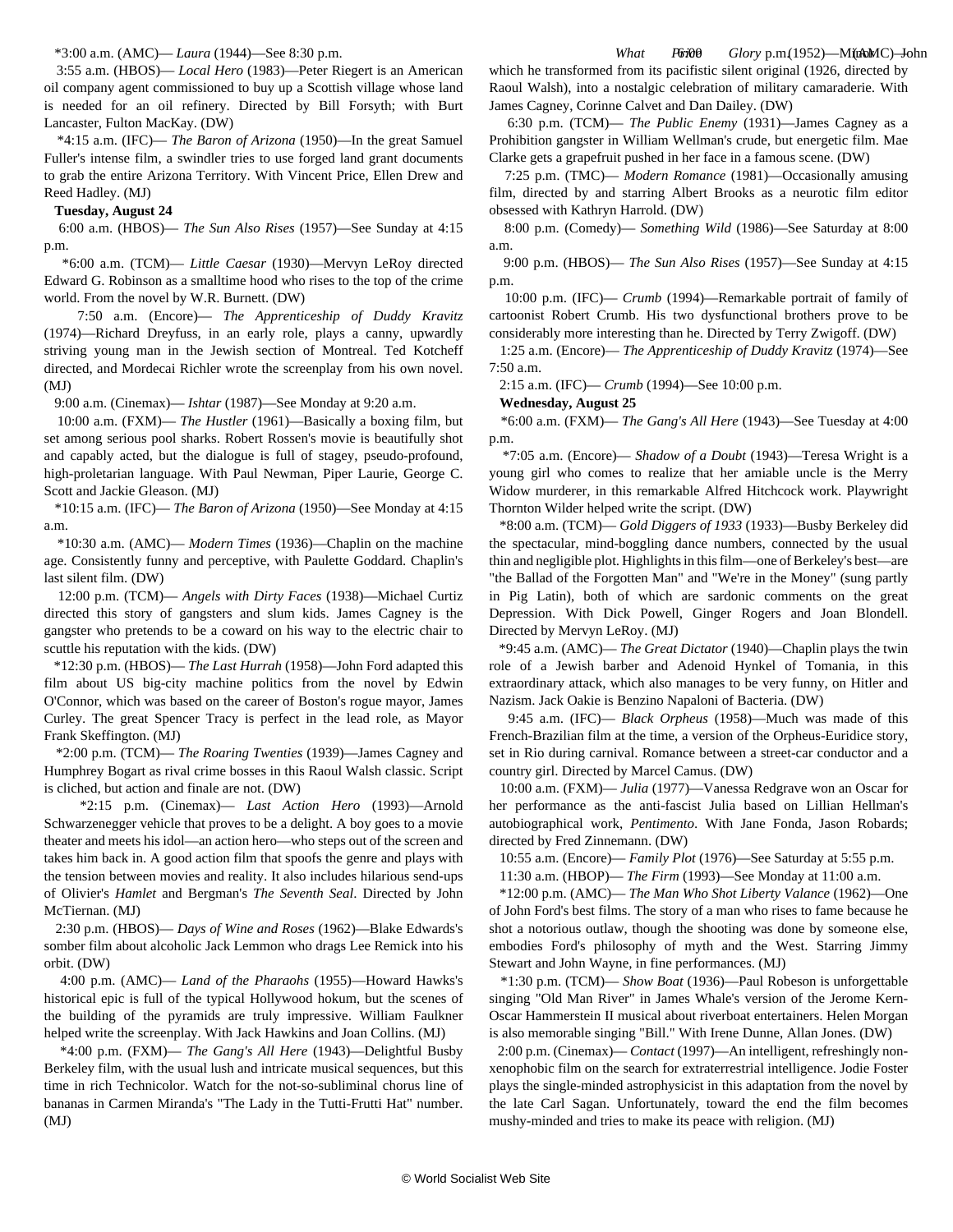$2:15$  p.m. (AMC)— *Love* in the Afternoon (1957)—Billy this film about the affair between a young Parisian woman (Audrey Hepburn) and a middle-aged American businessman (Gary Cooper). Maurice Chevalier is her father, a private detective. This was Wilder's first film cowritten with I.A.L. Diamond. (DW)

 2:30 p.m. (Comedy)— *Something Wild* (1986)—See Saturday at 8:00 a.m.

 4:00 p.m. (FXM)— *Carousel* (1956)—Hollywood turned a great dark Broadway musical into a perky feel-good film. Most of the Rodgers and Hammerstein songs are intact, however. Starring Gordon MacRae and Shirley Jones. Directed by Henry King. (MJ)

4:15 p.m. (IFC)— *Black Orpheus* (1958)—See 9:45 a.m.

 5:45 p.m. (HBOS)— *Mr. and Mrs. Bridge* (1990)—See Saturday at 1:45 p.m.

 6:00 p.m. (TCM)— *The Valley of Decision* (1945)—Tay Garnett directed this interesting film about romance and labor strife. Greer Garson is a maid who becomes involved with Gregory Peck; his family owned a mine in which her father and brother were killed. Laid in Pittsburgh in 1870. (DW)

 8:00 p.m. (FXM)— *Unfaithfully Yours* (1948)—Not Preston Sturges at his best, but still amusing. Rex Harrison is a symphony conductor convinced of his wife's (Linda Darnell's) infidelity. (DW)

10:00 p.m. (Encore)— *Family Plot* (1976)—See Saturday at 5:55 p.m.

 \*10:30 p.m. (TCM)— *Some Came Running* (1958)—Remarkable melodrama, directed by Vincente Minnelli, about disillusionment in a small town after World War II; more generally, this is an extraordinary film about disillusionment with postwar America. With Frank Sinatra, Dean Martin, Shirley MacLaine, Martha Hyer. (DW)

12:00 a.m. (FXM)— *Julia* (1977)—See 10:00 a.m.

 1:50 a.m. (Encore)— *Frantic* (1988)—Roman Polanski's failed attempt to make a Hitchcock-type suspense film. With Harrison Ford. (MJ)

 3:45 a.m. (TCM)— *Victor/Victoria* (1982)—Julie Andrews masquerades as a man to make a career for herself in Paris night-clubs in the 1930s. Director Blake Edwards wants to say something about sexual roles, but the results seem a little weak. With James Garner. Lesley Ann Warren is painful to watch. (DW)

#### **Thursday, August 26**

6:00 a.m. (FXM)— *Carousel* (1956)—See Wednesday at 4:00 p.m.

 \*6:30 a.m. (AMC)— *Sherlock Jr.* (1924)—A work of genius, made by Buster Keaton. A projectionist walks into a movie screen and becomes part of the action. Not to be missed. (DW)

 \*7:00 a.m. (Encore)— *The Man Who Knew Too Much* (1956)—See Sunday at 2:20 p.m.

 7:15 a.m. (AMC)— *The Molly Maguires* (1970)—See Saturday at 7:45 a.m.

8:00 a.m. (IFC)— *Black Orpheus* (1958)—See Wednesday at 9:45 a.m.

 9:30 a.m. (AMC)— *Limelight* (1952)—Chaplin is a washed-up music hall comic who saves Claire Bloom from suicide in this exquisitely painful look at the art of performance. Chaplin and Buster Keaton, two immortals, team up in one memorable scene. (DW)

 \*4:00 p.m. (TCM)— *The Postman Always Rings Twice* (1946)—John Garfield and Lana Turner play the illicit and doomed lovers in the film based on James M. Cain's novel. They kill her husband, the owner of a roadside diner, and suffer the consequences of nearly getting away with it. Tay Garnett directed. (DW)

 \*4:25 p.m. (Encore)— *The Man Who Knew Too Much* (1956)—See Sunday at 2:20 p.m.

 \*9:00 p.m. (TMC)— *Last Action Hero* (1993)—Arnold Schwarzenegger vehicle that proves to be a delight. A boy goes to a movie theater and meets his idol—an action hero—who steps out of the screen and takes him back in. A good action film that spoofs the genre and plays with the tension between movies and reality. It also includes hilarious send-ups of Olivier's *Hamlet* and Bergman's *The Seventh Seal*. Directed by John McTiernan. (MJ)

 9:00 p.m. (Sci-Fi)— *The Fly* (1986)—David Cronenberg's film about a scientist (Jef Goldblum) who experiments on himself and evolves into a human fly. Cronenberg apparently saw his character's condition as a metaphor for AIDS. Geena Davis is the woman who stands by him. As usual, Cronenberg gets caught up in the machinery of his conceits and loses track of his theme. (DW)

 \*9:50 p.m. (Encore)— *Deconstructing Harry* (1997)—Woody Allen's film is mean-spirited, misanthropic, bitter, cynical, crude, and foulmouthed, but it is deliberately provocative, often funny, and one of his best films of recent years. A writer (Allen) confronts the friends and family members that he has cruelly featured in his novels, as well as their fictional representations. Also, Allen and his character confront their horror at growing old. Compare this film with the one preceding it, the light-hearted romantic musical *Everyone Says I Love You* (1996), which this film seems to rebut. (MJ)

 \*11:00 p.m. (TCM)— *Two Weeks in Another Town* (1962)—Vincente Minnelli's adaptation of Irwin Shaw's novel about the making of a film in Rome. A "garish drama" with Kirk Douglas, Edward G. Robinson, Cyd Charisse, George Hamilton. (DW)

1:00 a.m. (Sci-Fi)— *The Fly* (1986)—See 9:00 p.m.

**Friday, August 27**

 \*5:50 a.m. (TMC)— *Last Action Hero* (1993)—See Thursday at 9:00 p.m.

6:00 a.m. (IFC)— *La Strada* (1954)—See Saturday at 11:00 a.m.

 \*6:30 a.m. (Showtime)— *All About Eve* (1950)—Joseph Mankiewicz wrote and directed this classic about backstabbing in the world of the theater. The dialogue is nonstop witty and incisive. Memorable performances by George Sanders and Bette Davis. (MJ)

 8:00 a.m. (TCM)— *The Cincinnati Kid* (1965)—Norman Jewison directed this film about a big poker game in New Orleans. The performances of Steve McQueen, Tuesday Weld and Edward G. Robinson are the best things in the film. (DW)

 10:00 a.m. (TCM)— *The Charge of the Light Brigade* (1936)—Historically distorted, but surprisingly moving account of British soldiers in colonial India and Crimean War. With Errol Flynn and Olivia de Haviland, directed by Michael Curtiz. (DW)

 \*10:30 a.m. (AMC)— *City Lights* (1931)—Chaplin's tramp in love with a blind flower girl. Sentimental, but unforgettable. (DW)

 11:30 a.m. (HBOS)— *Bob & Carol & Ted & Alice* (1969)—See Saturday at 6:45 a.m.

12:00 p.m. (IFC)— *La Strada* (1954)—See Saturday at 11:00 a.m.

12:45 p.m. (Cinemax)— *Gattaca* (1997)—See Sunday at 3:45 p.m.

 1:05 p.m. (TMC)— *At Long Last Love* (1975)—Burt Reynolds and Cybill Shepherd can neither sing nor dance—they are definitely not Astaire and Rogers. Still, it's fun to watch them mangle Cole Porter's beautiful music and lyrics. Peter Bogdanovich's glitzy, expensive film proves that a warm affection for 1930's film musicals is not enough. One of the great bombs. With Madeline Kahn (often funny, despite her material) and John Hillerman. (MJ)

1:15 p.m. (HBOS)— *The Firm* (1993)—See Monday at 11:00 a.m.

 2:10 p.m. (FXM)— *The Razor's Edge* (1946)—An overlong film, with some embarrassingly silly moments, but also some extraordinarily believable ones. With Tyrone Power, looking for the meaning of life, Gene Tierney, Anne Baxter. Directed by Edmund Goulding, from the novel by Somerset Maugham. (DW)

3:00 p.m. (HBOP)— *Enemies, A Love Story* (1989)—See 1:45 p.m.

4:25 p.m. (Encore)— *Ishtar* (1987)—See Monday at 9:20 a.m.

 5:40 p.m. (Cinemax)— *John Grisham's the Rainmaker* (1997)—Francis Coppola took a John Grisham potboiler and made it into an engrossing but pedestrian film. Nonetheless, it is rich in characters, with particularly good